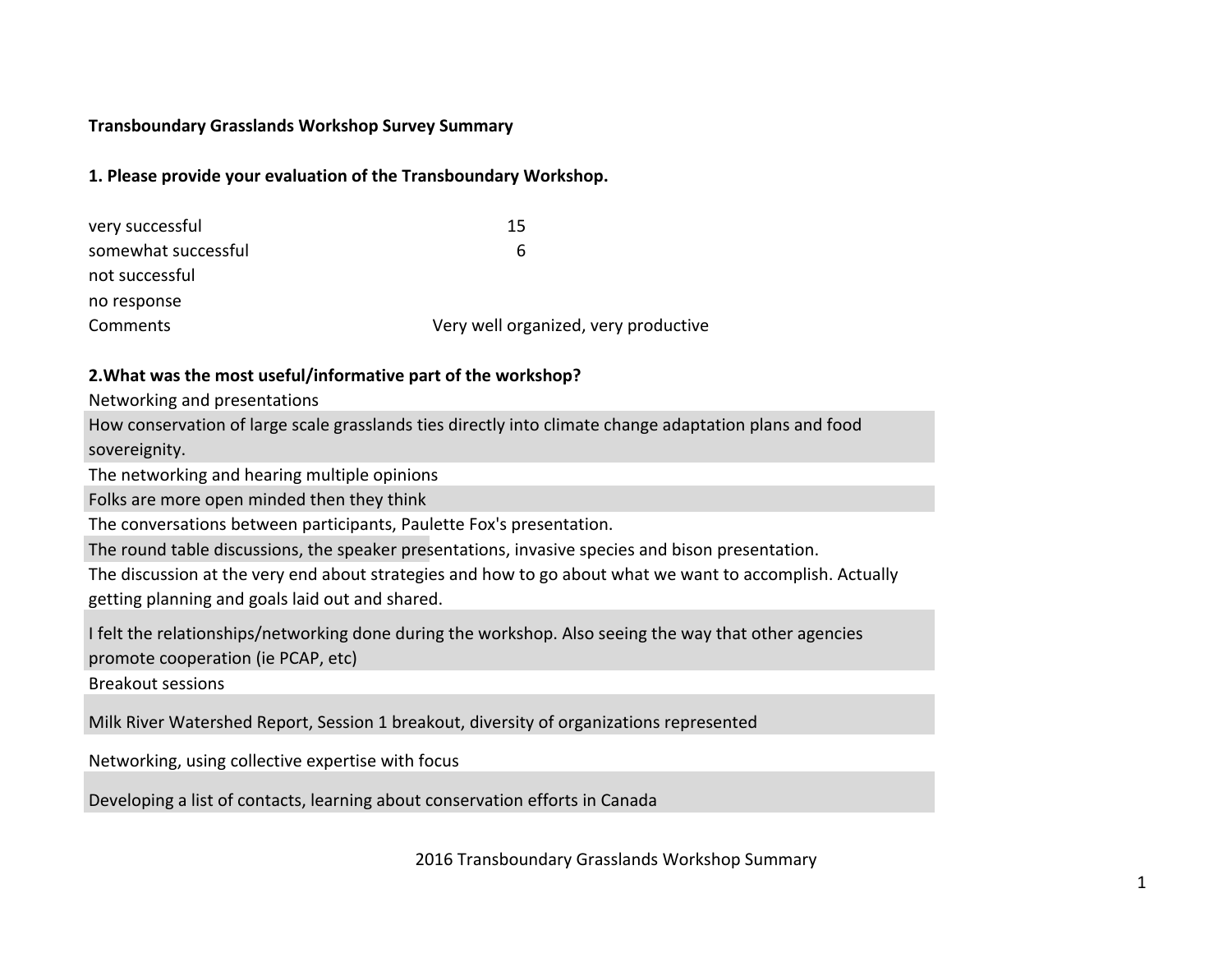**Breakout themes** 

Everything was great but I got most from the small break out sessions. Toonie bar was a great opportunity to network, thanks for including

The obstacles/solutions section

Sharing ideas on what to do next to strengthen conservation on NGP, hearing enthusiasm and passion

Paulette's presentation

Starting the conversation. Asking for "the next steps" Actions

# **3. What was the least useful/informative part of the workshop?**

Break-outs - too many, too shallow for lack of time

All of the information was relevant but I would stress that the solution(s) have to start on a more personal

level regarding less consumption and shared resources and more focus on solutions and

involvement/attendance by First Nations peoples.

January 19th supper was odd

All good

Didn't really have one. Thanks enjoyed my time with you.

I felt some of the larger group activities presentations were good, but took time away from the small group -

breakout sessions. I would have also liked groups organized by proximity to each other.

Invasive species case study was disappointing

Assessing obstacles and requirements.

It all meshed together

# **4. What would you add/change if anything?**

More time to develop ideas in groups

I would like to see more representation from the First Nations people at the next workshop and presentations addressing Traditional Ecological Knowledge. Focus should be food sovereignity because the less dependent

2016 Transboundary Grasslands Workshop Summary  $\frac{2046 \pm \pi}{2046 \pm \pi}$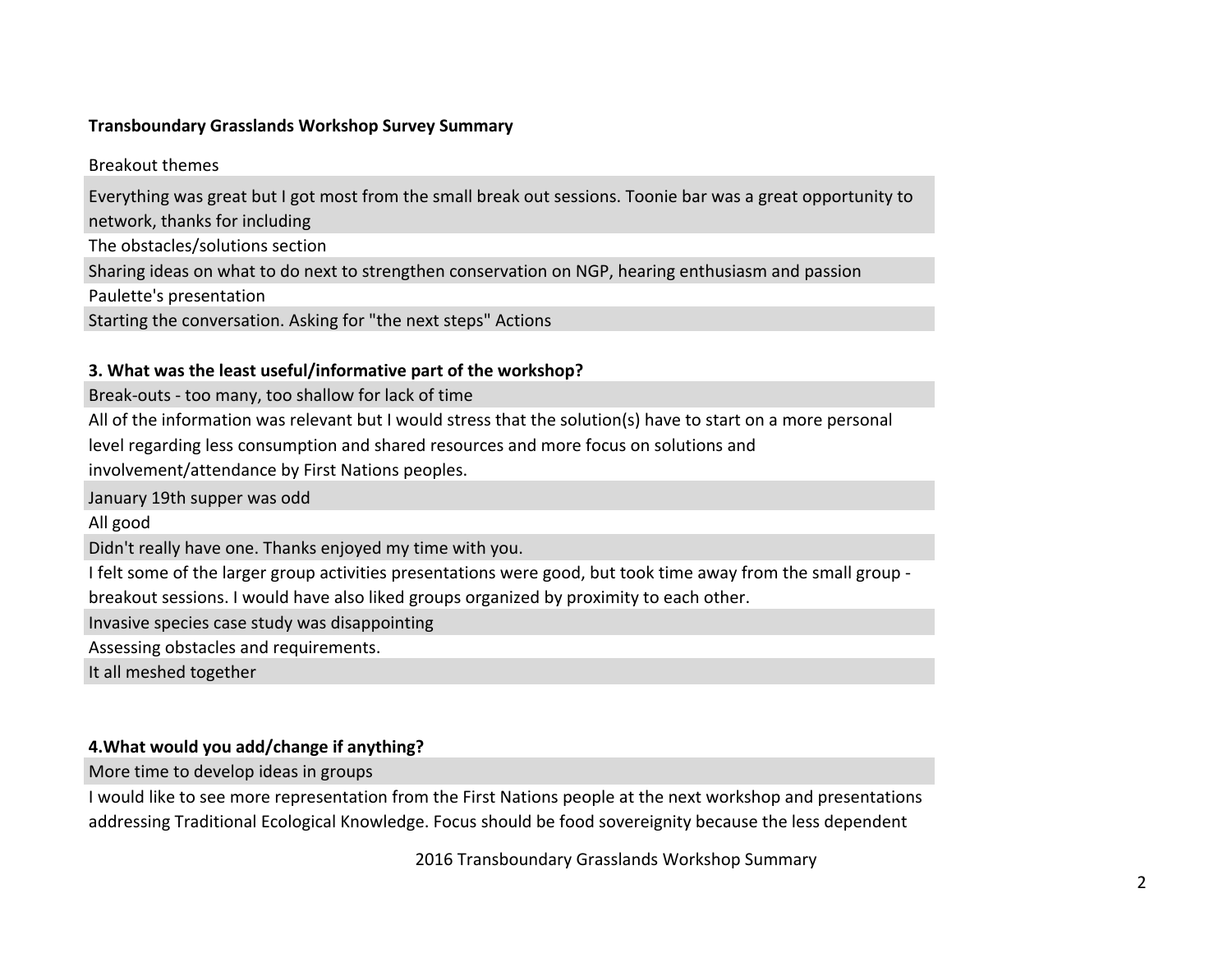# **Transboundary Grasslands Workshop Survey Summary Example 2008**

we are on large scale agriculture for food the more grassland we can preserve.

No

A session for First Nations ahead of workshop, helps to frame science and traditional knowledge.

Include a more diverse group to gather different opinions and viewpoints, too much of a "love-in" with everyone sharing the same general ideas and philosophies, everyone is in agreement but there was difficulty in coming up with solutions without seeing the other side of the issue.

A bit more social networking time.

Coordination between all the smaller transboundary groups.

More free/social time, more individual presentations on programs/current activities, less smal group discussions Can't think of anything

More free/social time- very little time to actually connect having useful conversations with the group, felt rushed - better timing set up

Well done and facilitated

More opportunities to network during the evening. The presentation should have been during the day.

# **5.** What is the single most important contribution you can make following this workshop?

Bringing ongoing energy to our new partnerships

Communicate information from this workshop back to the organizations I have membership in.

Share with Tribes and First Nations the wonderful folks wanting to restore and conserve grasslands.

Staying in contact with the people in attendance to share information that is gathered and to combine ideas

and try to carry out and follow up on some of the obstacles and strategies identified.

Leadership, logistics help, communications between SK PCAP partners AB, and MB participants.

Montana DNRC, Sportsman groups (DU, PF)

Communication to subgroups not at this meeting or individuals not here

Evaluate what projects can incorporate more agencies and people. Not limited to collaboration but simple sharing of information can go a long way.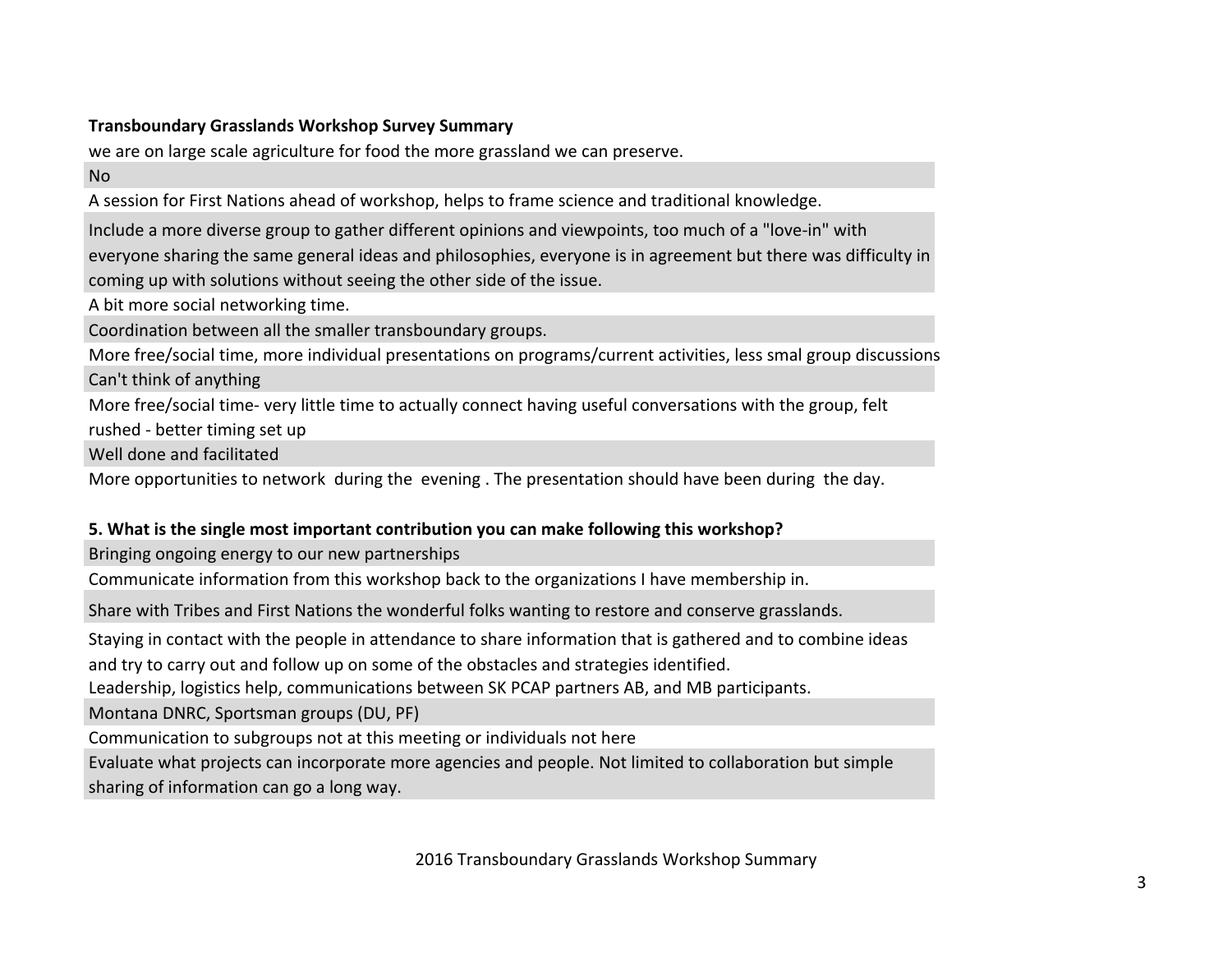Follow up with leadership group, follow up with information sharing opportunities (eg conferences, workshops)

More communication cross boundary Got in touch with my colleagues across borders to reinforce connections and knowledge share Continue networking with NGOS in NGP

Reach out to contacts I've made

#### **6.** If there is a follow-up transboundary session, what should the focus be?

Dealing with top 5 obstacles/strategy development

Acknowledgement of First Nations people and their connection to this landscape and that they are inseperable. You cannot heal the land without addressing First Nations People.

Mechanism and objectives to make transboundary cooperation to work.

Relationships/partnerships

Problem solving rather than problem sharing. Implementing practical solutions that can be put to use right away for immediate results.

Establishing leadership committee, an identity!

Moving forward, priorities, measures of success (to be forecasted)

Ecosystem level planning, multispecies, multilevel decision making, identifying major players and stakeholders

Group identity, messaging, capacity building, funding

Articulation of vision and goals "transboundary" is not a goal per se.

Pick a specific topic (e.g. invasives) and start connecting/planning actions on that.

Montana ties, Saskatchewan ties

Devise and organizational structure to move forward